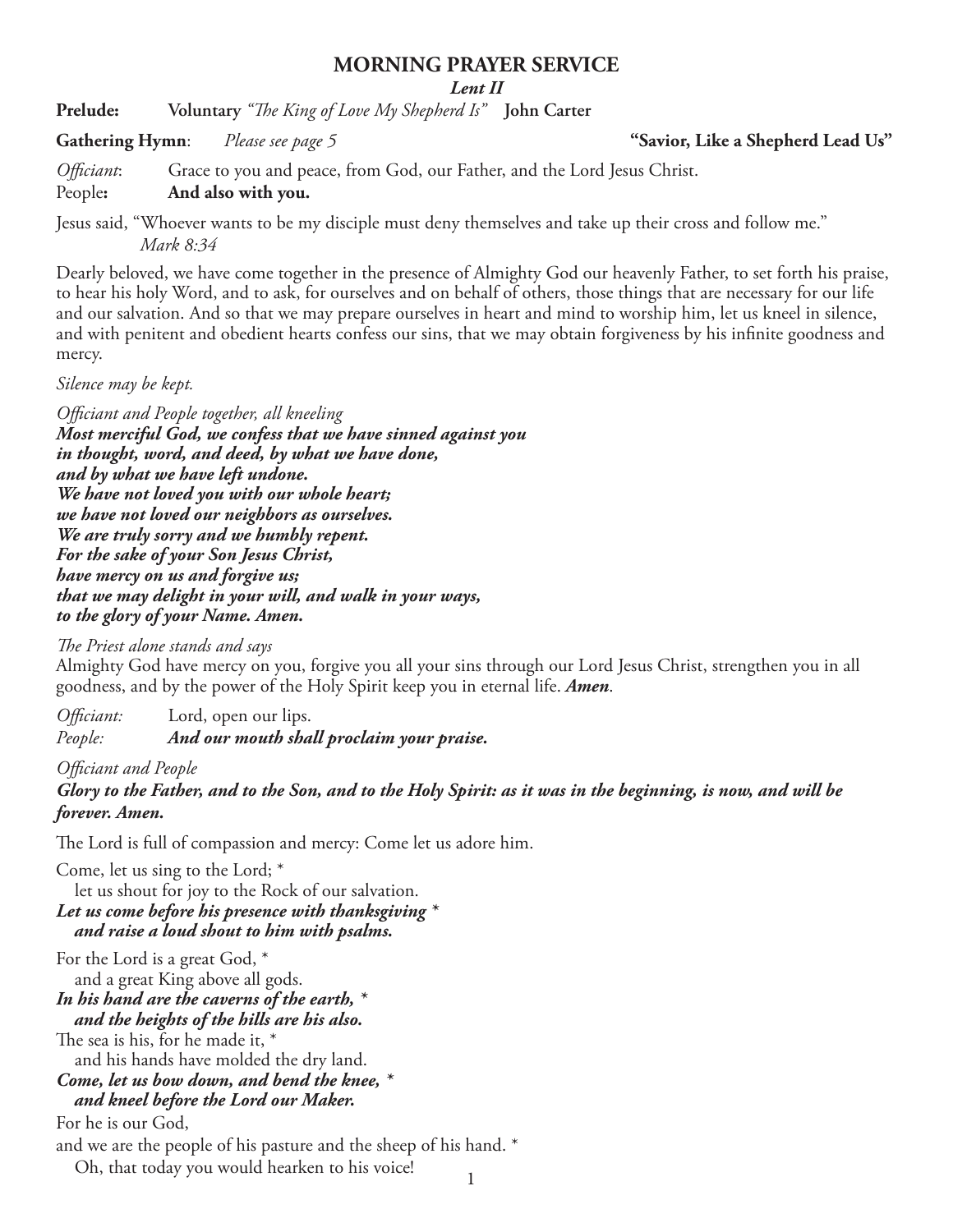**The Psalm 23** *(please read responsively by verse)*

- 1 The LORD is my shepherd; I shall not want?
- *2 He maketh me to lie down in green pastures: he leadeth me beside the still waters.*
- 3 He restoreth my soul: he leadeth me in the paths of righteousness for his name's sake.
- *4 Yea, though I walk through the valley of the shadow of death, I will fear no evil: for thou art with me; thy rod and thy staff they comfort me.*
- 5 Thou preparest a table before me in the presence of mine enemies: thou anointest my head with oil; my cup runneth over.
- *6 Surely goodness and mercy shall follow me all the days of my life: and I will dwell in the house of the LORD for ever.*

### *Officiant and People*

**Glory to the Father, and to the Son, and to the Holy Spirit: \* as it was in the beginning, is now, and will be forever. Amen.**

## **The Lesson: John 10:11-18**

|            | A Reading from the Gospel of John. |
|------------|------------------------------------|
| Officiant: | The Word of the Lord.              |
| People:    | Thanks be to God.                  |

### **The Meditation** - *"I AM the Good Shepherd"*

**Hymn:** *Please see page 6* **"The King of Love My Shepherd Is"**

**The Canticle - The Second Song of Isaiah**  *Isaiah 55:6-11* Seek the Lord while he wills to be found; \* call upon him when he draws near. *Let the wicked forsake their ways \* and the evil ones their thoughts;* And let them turn to the Lord, and he will have compassion, \* and to our God, for he will richly pardon. *For my thoughts are not your thoughts, \* nor your ways my ways, says the Lord.* For as the heavens are higher than the earth, \* so are my ways higher than your ways, and my thoughts than your thoughts. *For as rain and snow fall from the heavens \* and return not again, but water the earth,* Bringing forth life and giving growth, \* seed for sowing and bread for eating, *So is my word that goes forth from my mouth; \* it will not return to me empty;* But it will accomplish that which I have purposed, \* and prosper in that for which I sent it. *Officiant and People Glory to the Father, and to the Son, and to the Holy Spirit: \* as it was in the beginning, is now, and will be forever. Amen.*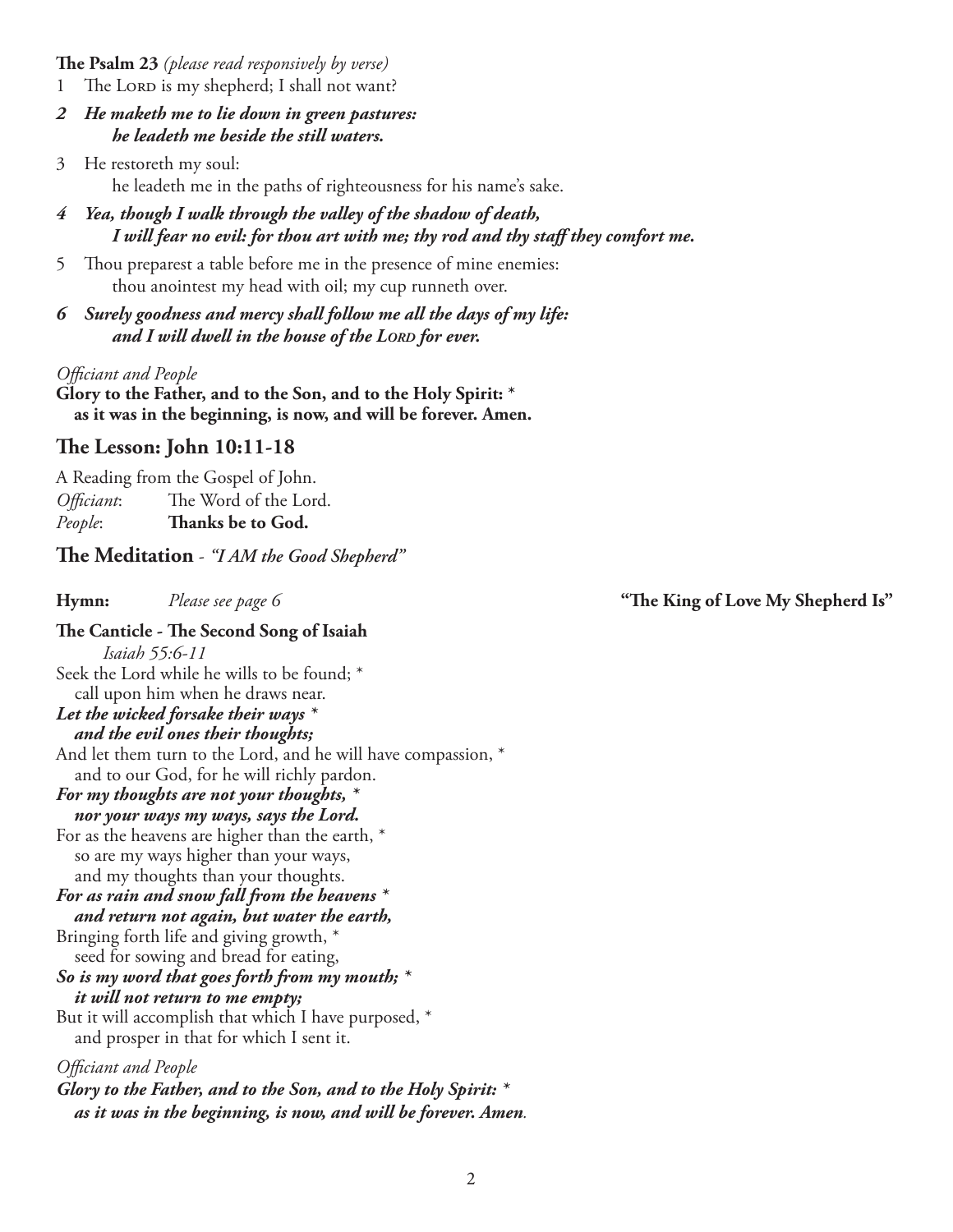**The Apostles' Creed** *I believe in God, the Father almighty, creator of heaven and earth; I believe in Jesus Christ, his only Son, our Lord. He was conceived by the power of the Holy Spirit and born of the Virgin Mary. He suffered under Pontius Pilate, was crucified, died, and was buried. He descended to the dead. On the third day he rose again. He ascended into heaven, and is seated at the right hand of the Father. He will come again to judge the living and the dead. I believe in the Holy Spirit, the holy catholic Church, the communion of saints, the forgiveness of sin, the resurrection of the body, and the life everlasting. Amen.*

| <i>Officiant</i> | The Lord be with you. |
|------------------|-----------------------|
| People           | And also with you.    |
| <i>Officiant</i> | Let us pray.          |

### *Officiant and People*

*Our Father, who art in heaven, hallowed be thy Name, thy kingdom come, thy will be done, on earth as it is in heaven. Give us this day our daily bread. And forgive us our trespasses, as we forgive those who trespass against us. And lead us not into temptation, but deliver us from evil. For thine is the kingdom, and the power, and the glory, for ever and ever. Amen.*

### *The Suffrages*

- **V.** Show us your mercy, O Lord;
- **R.** *And grant us your salvation.*
- **V.** Clothe your ministers with righteousness;
- **R.** *Let your people sing with joy.*
- **V.** Give peace, O Lord, in all the world;
- **R.** *For only in you can we live in safety.*
- **V.** Lord, keep this nation under your care;
- **R.** *And guide us in the way of justice and truth.*
- **V.** Let your way be known upon earth;
- **R.** *Your saving health among all nations.*
- **V.** Let not the needy, O Lord, be forgotten;
- **R.** *Nor the hope of the poor be taken away.*
- **V.** Create in us clean hearts, O God;
- **R.** *And sustain us with your Holy Spirit.*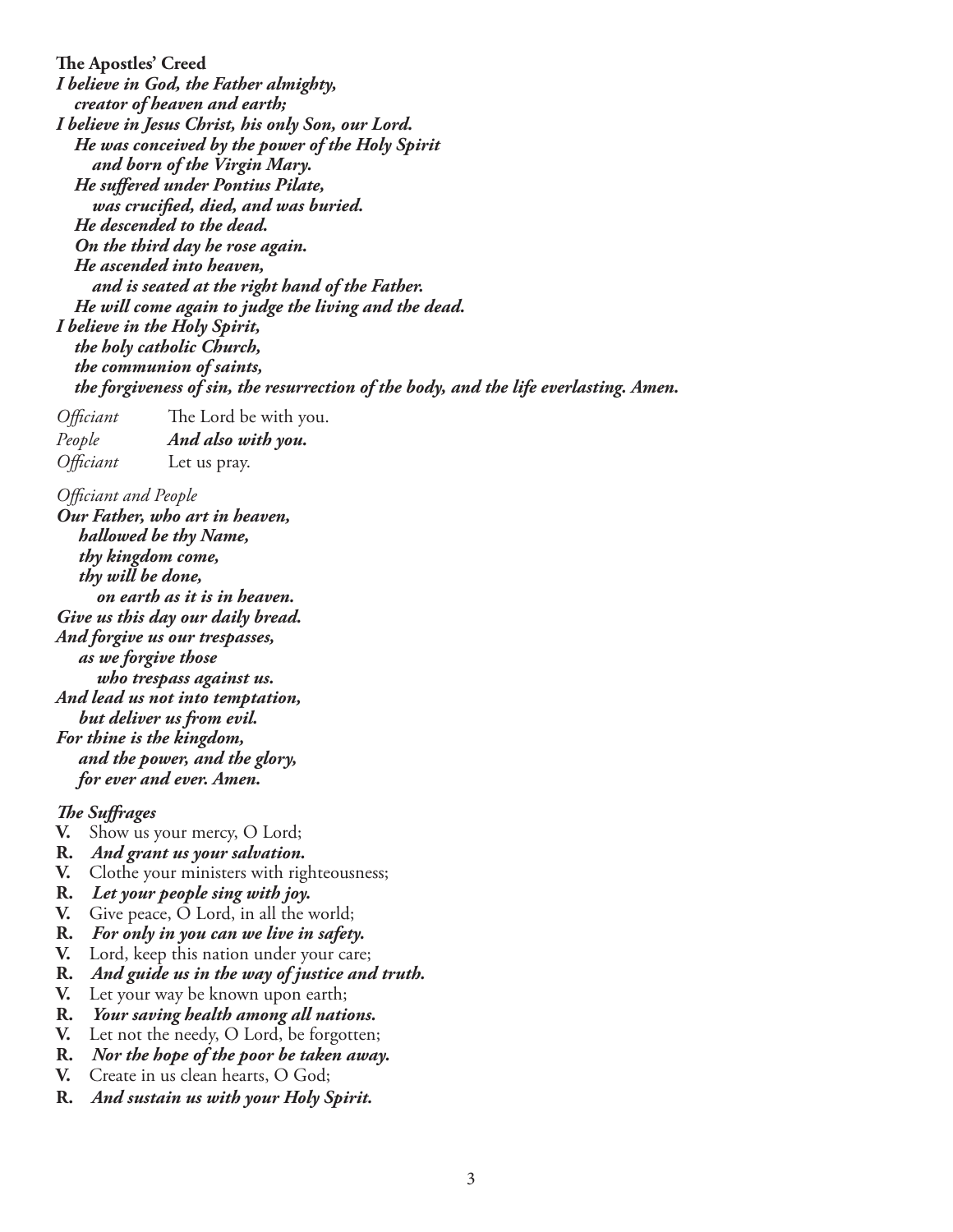# *A Collect for Grace*

Lord God, almighty and everlasting Father, you have brought us in safety to this new day: Preserve us with your mighty power, that we may not fall into sin, nor be overcome by adversity; and in all we do, direct us to the fulfilling of your purpose; through Jesus Christ our Lord. Amen.

Lord Jesus Christ, you stretched out your arms of love on the hard wood of the cross that everyone might come within the reach of your saving embrace: So clothe us in your Spirit that we, reaching forth our hands in love, may bring those who do not know you to the knowledge and love of you; for the honor of your Name. *Amen*.

| Celebrant | Let us bless the Lord. |
|-----------|------------------------|
| People    | Thanks be to God.      |

May the God of hope fill us with all joy and peace in believing through the power of the Holy Spirit. *Amen*.

**Sending Hymn: "Go My Children, With My Blessing"**



**Music:** *Welsh traditional; arr. Raph Vaughan Williams, 1872 - 1958*

**Postlude Toccata on "***Savior, Like a Sherpherd Lead Us"* **Mark A. Radice**

*The Episcopal Church of St. John the Baptist subscribes to an all copyright release covering all content in this bulletin. Music is reprinted and live-streamed with permission under One License No. A-727355.*

*The Rev. Thomas M. White, Rector J. Edwin Stout, Acolyte Scott Kresge, Organist/Videography/Streaming Robert Freeman, Cantor/Soloist Elizabeth Scheer, Videography/Streaming*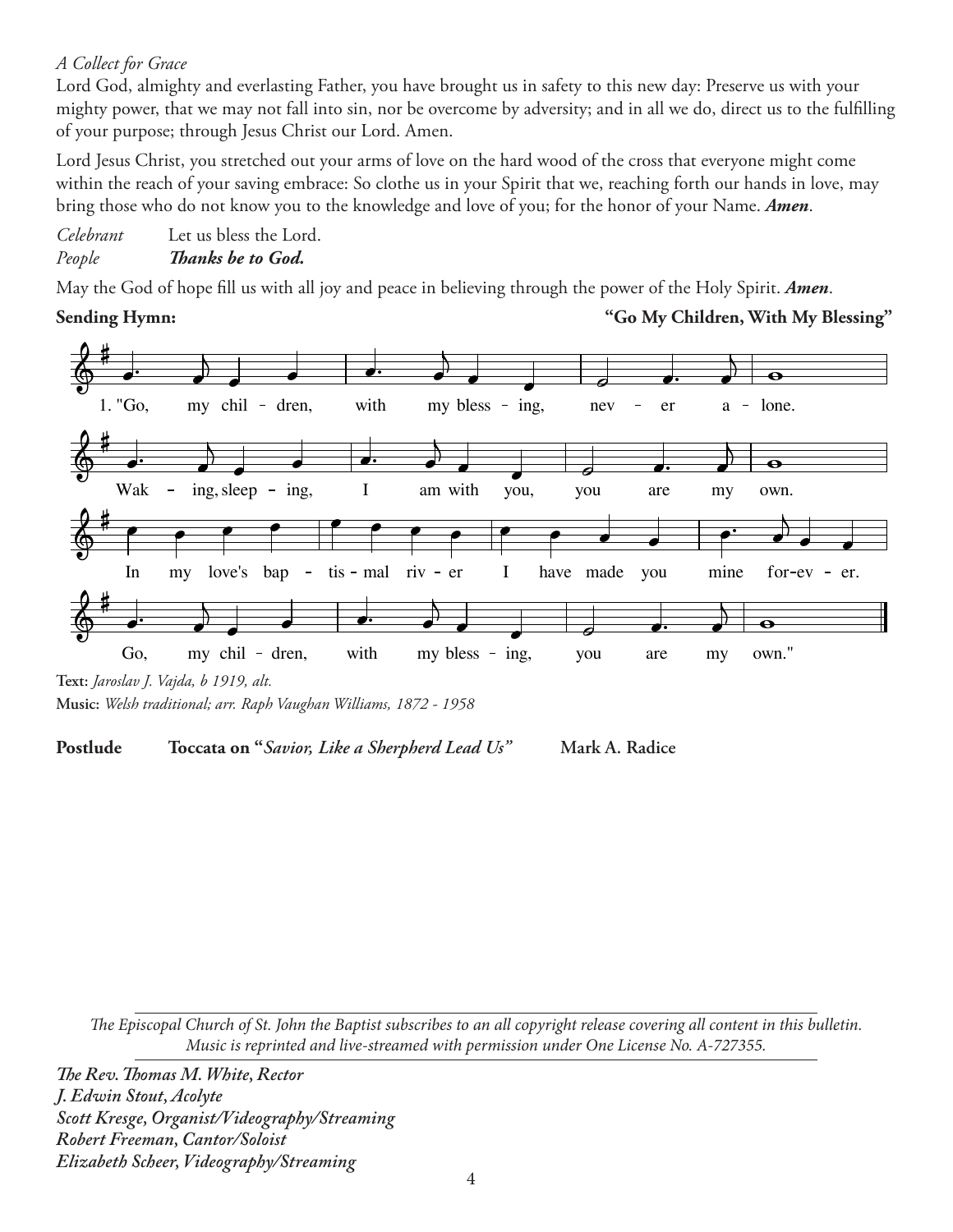# The Christian Life

708



Words: Hymns for the Young, ca. 1830, alt. Music: Sicilian Mariners, Sicilian melody, from The European Magazine and London Review, 1792 87.87.87